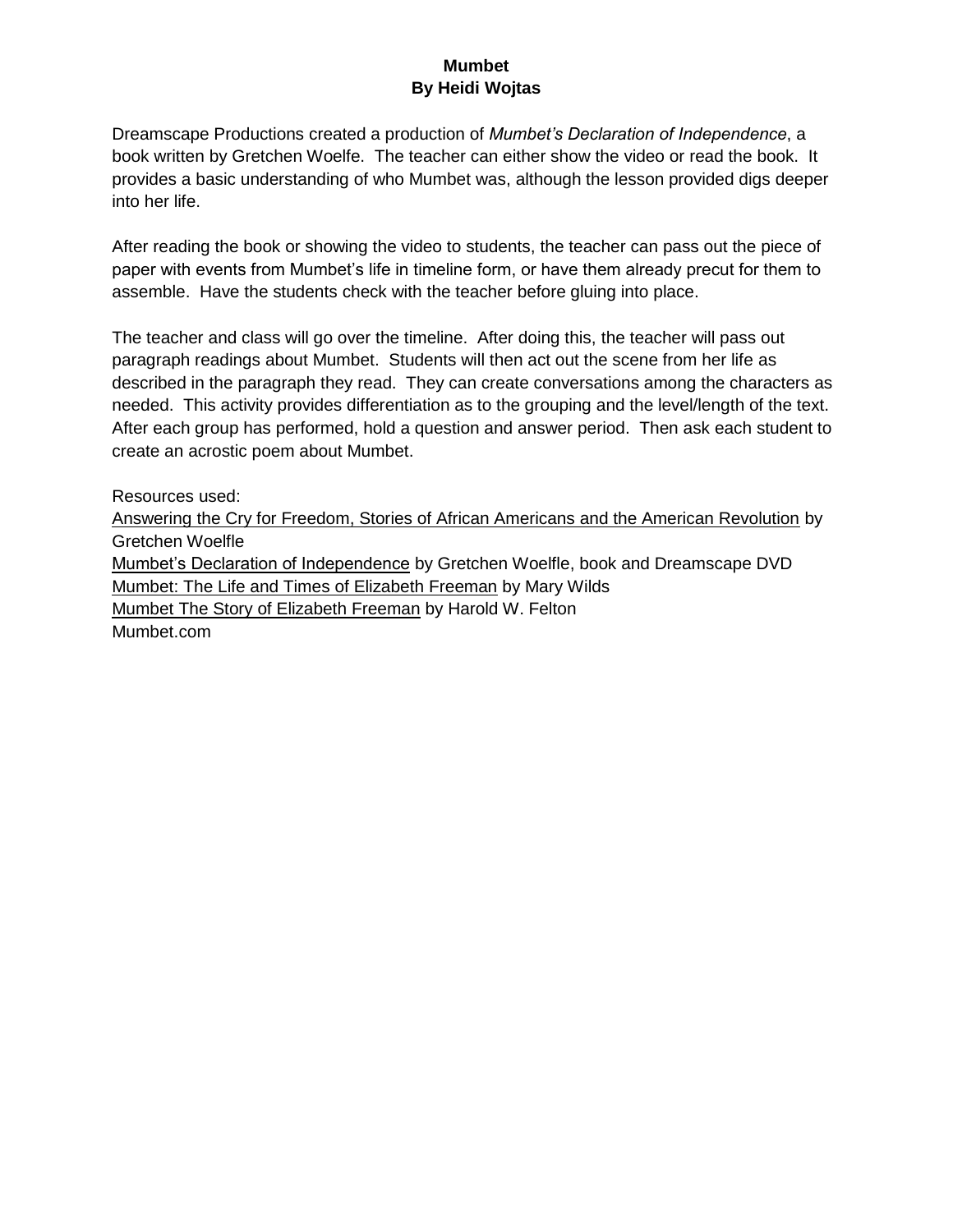Cut out each strip of information and then assemble them in chronological order. Before gluing, have your paper checked by your teacher.

1783 Massachusetts makes slavery illegal.

After earning her freedom, for the next 27 years, Mumbet works as a housekeeper and caregiver for the Sedgwick family. She also works as a midwife.

August 21, 1781 Mumbet faces John and Hannah Ashley in court.

Born around 1742-1744 in Hudson Valley, N.Y., and given the name "Bet" by her owner.

While working for the Ashley family, Mrs. Ashley accused Lizzy of stealing bread, Mumbet protects Lizzy with her arm, which is burned down to the bone. "Ask Missus" Mumbet would say when asked what happened to her.

1780: Massachusetts leaders write a state constitution that reads "All men are born free and equal…"

Mumbet and her sister are separated from their mother when Hannah Hogeboom marries John Ashley. Mumbet and Lizzy were presents from Hannah's father.

Feb. 1884 Marie, granddaughter of Theodore Sedgwick, gives a portrait of Mumbet to the Massachusetts Historical Society.

After Massachusetts passes their constitution, Mumbet goes to see Theodore Sedgwick and says "I am not a dumb critter; won't the law give me my freedom?"

January 1773: Mumbet overhears town leaders discussing ideas of revolution and hears the words "God and nature have made us free." BUT these words aren't law yet.

After hearing her case presented in court by Theodore Sedgwick, on August 21, 1781, a jury of all white men gives Mumbet her freedom also granting her 30 shillings for her years of labor in the Ashley house.

Upon arriving at the Ashley house, Mumbet and her sister Lizzy live in a small room next to the kitchen.

12/28/1829: Mumbet dies and becomes the only African-American buried in the Sedgwick family plot in the Stockbridge cemetery.

Feb. 1787 While still employed and living at the Sedgwick house, Mumbet protects the family's silver from a group of men rioting against the newly formed government and taxes. The men search the house for riches, which Mumbet has hidden in her trunk, which she sits upon. This home invasion is led by Daniel Shays (Shays' Rebellion)

1807: Mumbet retires from the Sedgwick house and purchases a small house of her own.

1853: Catherine Sedgwick writes Slavery in New England and bases it upon Mumbet's life.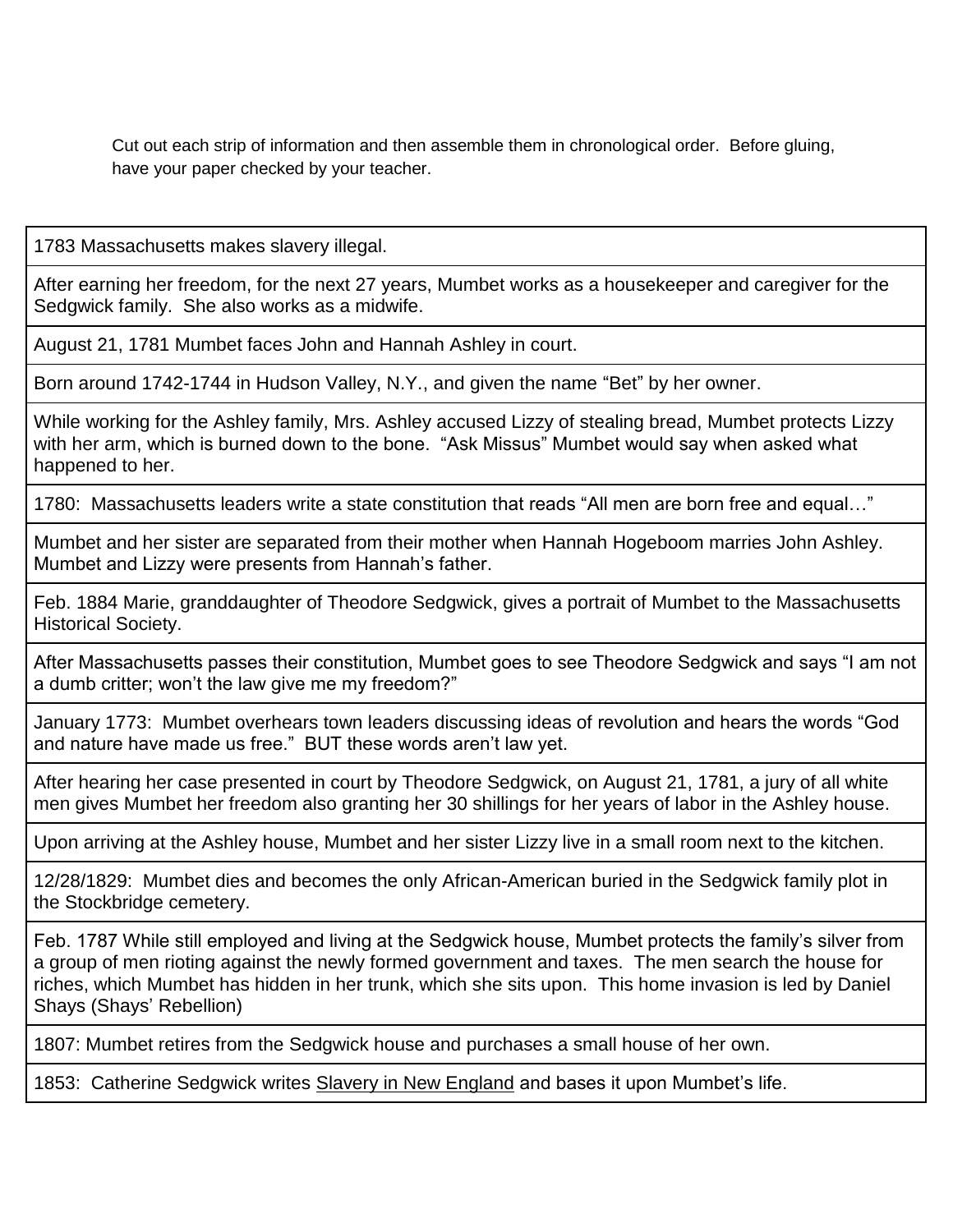# Reading One:

Bet had spent an active day and now dinner was cooking in the great open fireplace in the kitchen. Lizzie had been sick all the night before and had felt weak since morning. Bet had not stopped all day, trying to do Lizzie's work, as well as her own. From the pantry she heard Mistress Ashley screaming at Lizzie. Bet opened the pantry door. A terrible sight met her eyes. Lizzie was crouched near the kitchen table and Mistress Ashley stood by the fireplace. She held the heavy iron shovel above her head. Bet rushed forward and put her arm out to ward off the blow. The shovel fell and its hard metal edge struck her arm, cutting it to the bone. "I had a bad arm all winter, but Madam had the worst of it," Mumbet said. "I never covered my wound and when people said to me before Madam "Why Betty! What ails your arm?" I only answered "Ask missus."

### Reading Two:

Bet had heard the lawyers and the other gentlemen talk when they met at the Ashley house. They all agreed it was right that the new Massachusetts constitution declared everyone was born free and equal. Bet told Lizzie and Brom, another slave living in the Ashley house, what she was going to do. On a cold, wet day, pretending to go to the store, Bet walked four miles to see Mr. Sedgwick in the village of Sheffield. On the walk she remembered why she was walking… "All men are born free and equal" she practiced saying. Upon arriving at the Sedgwick house, Theodore invited Bet inside. He asked her the purpose of her visit. Bet stated. "I am so far from the Ashley House, Mr. Sedgwick, because I want to be free. The Massachusetts constitution says that everybody is born free and equal. If everybody is free, there can't be any slaves, because slaves aren't free." While Mr. Sedgwick and Bet are talking there is a knock on the door. It is Colonel Ashley demanding that Bet return home, stating she is his "servant for life." Bet leaves with Col. Ashley.

### Reading Three:

Time had passed and Bet thought Mr. Sedgwick had forgotten all about her. Col. Ashley was a kind man to Bet and felt bad that she wanted her freedom, wanted to leave his house and family. Then one day there was a knock on the door. A man stood at the door "Is Colonel Ashley in? I have a writ of replevin (paper for Bet's release from slavery) for Bet and I must take her with me." Colonel Ashley responds stating "She is my servant for life, I will not permit it; she is my property." Col. Ashley then looks at Bet and states "Tell the sheriff you will not go with him, Bet." Bet drew herself up straight and says "Colonel Ashley, sir, I want my freedom, like the constitution says." Col. Ashley sends the man away and refuses to let Bet leave.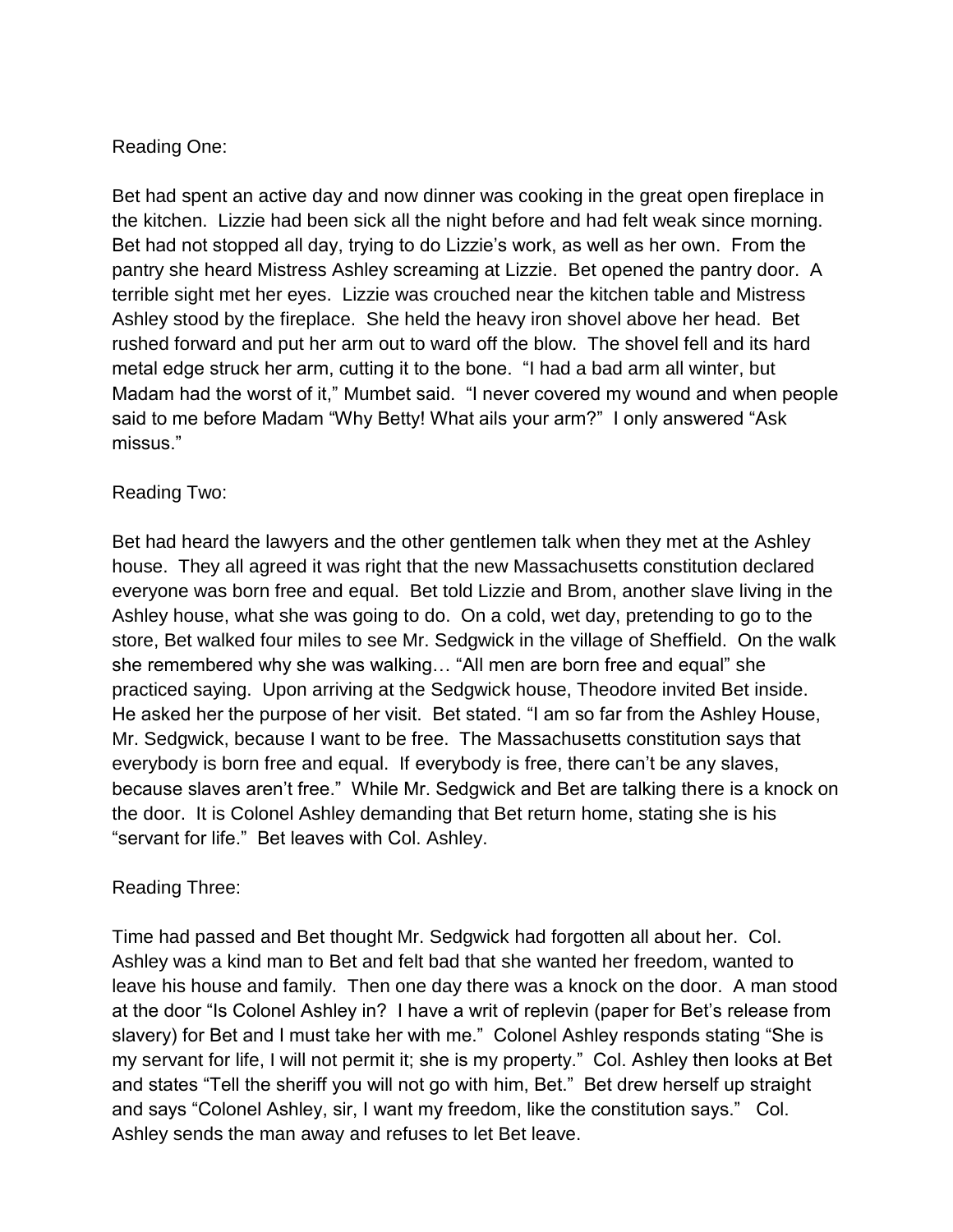# Reading Four:

In a hot courtroom in August of 1781, in front of a judge and a jury of white men, Bet confronts Col. John Ashley. Mr. Sedgwick is concerned about the court proceeding and its outcome. He isn't sure if Bet will win her freedom. "There is no law that makes me a slave" Bet says to Mr. Sedgwick. His reply, "There are customs in Massachusetts, and sometimes customs are stronger than laws." Evidence is shown and the lawyers argue their side of the issue. There is no real record of what was said in the courtroom, but whatever was said was compelling enough for Bet to win her freedom. She was also awarded 30 shillings for her years of work. Col. Ashley asked Bet to return to his house as a paid housekeeper, but she refused. The next day she went back to the courthouse and chose her new name, "Elizabeth Freeman".

### Reading Five:

Many farmers were unhappy about the new government in the U.S. after winning the Revolutionary War. Daniel Shays was one of those unhappy farmers. He and other farmers took to mob action and broke into people's houses to steal money from the wealthy. Daniel Shays chose to break into the Sedgwick house when Mr. Sedgwick was away on business. Mrs. Sedgwick, her children and Mumbet were at the house when the farmers arrived. Mumbet knew they were coming and took all the silver from the house and locked it up in her trunk located in her room on the 3rd floor of the house. She shoved the key to the trunk in a handkerchief in an apron pocket. The men knock on the door, and Mumbet is pushed aside as they enter the house, searching for Mr. Sedgwick and his valuables. Mrs. Sedgwick is lying in her bed with her children, as the room is checked by two men. Mumbet tries to serve them something to drink, but the men don't like it. They continue searching the house. They finally reach the 3rd floor and Mumbet sits upon the trunk. They demand she get off the trunk and Mumbet refuses, stating her personal belongings are in it. The men leave.

### Reading Six:

Catharine Sedgwick decides to write a book based on Mumbet. She interviews Mumbet and Mumbet recaps her life story for Catharine. She tells Catharine about purchasing her own home in 1807 working as a nurse and midwife, supporting her daughter, "Little Bet," her grandchildren and great-grandchildren. She also shared the portrait painted of her by Maria Sedgwick in 1811. (Students should hold it up for the class to see).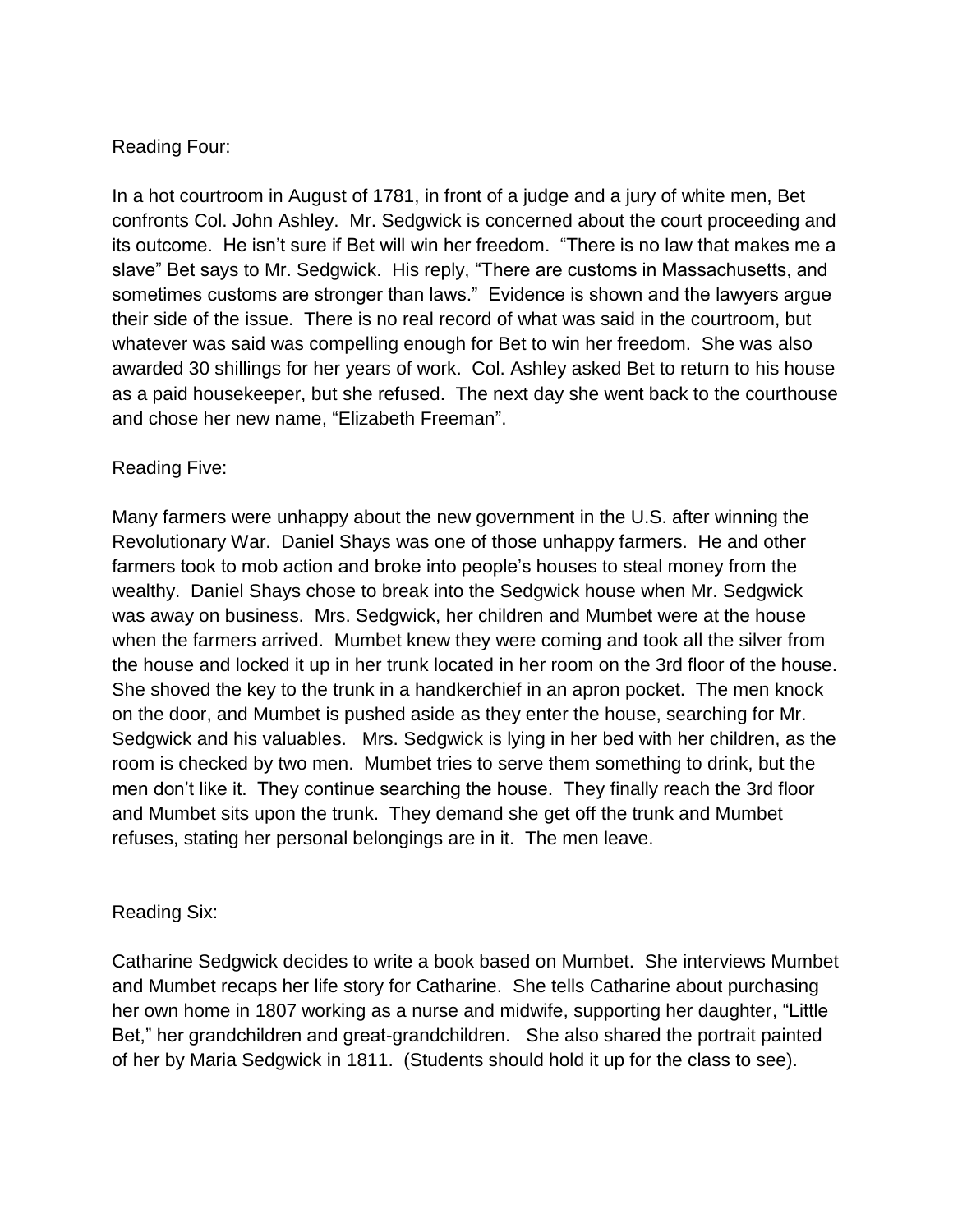

Closing Activity is to have the students create an acrostic poem using Mumbet's name and either summarizing her story or writing words that describe the kind of person Mumbet was.